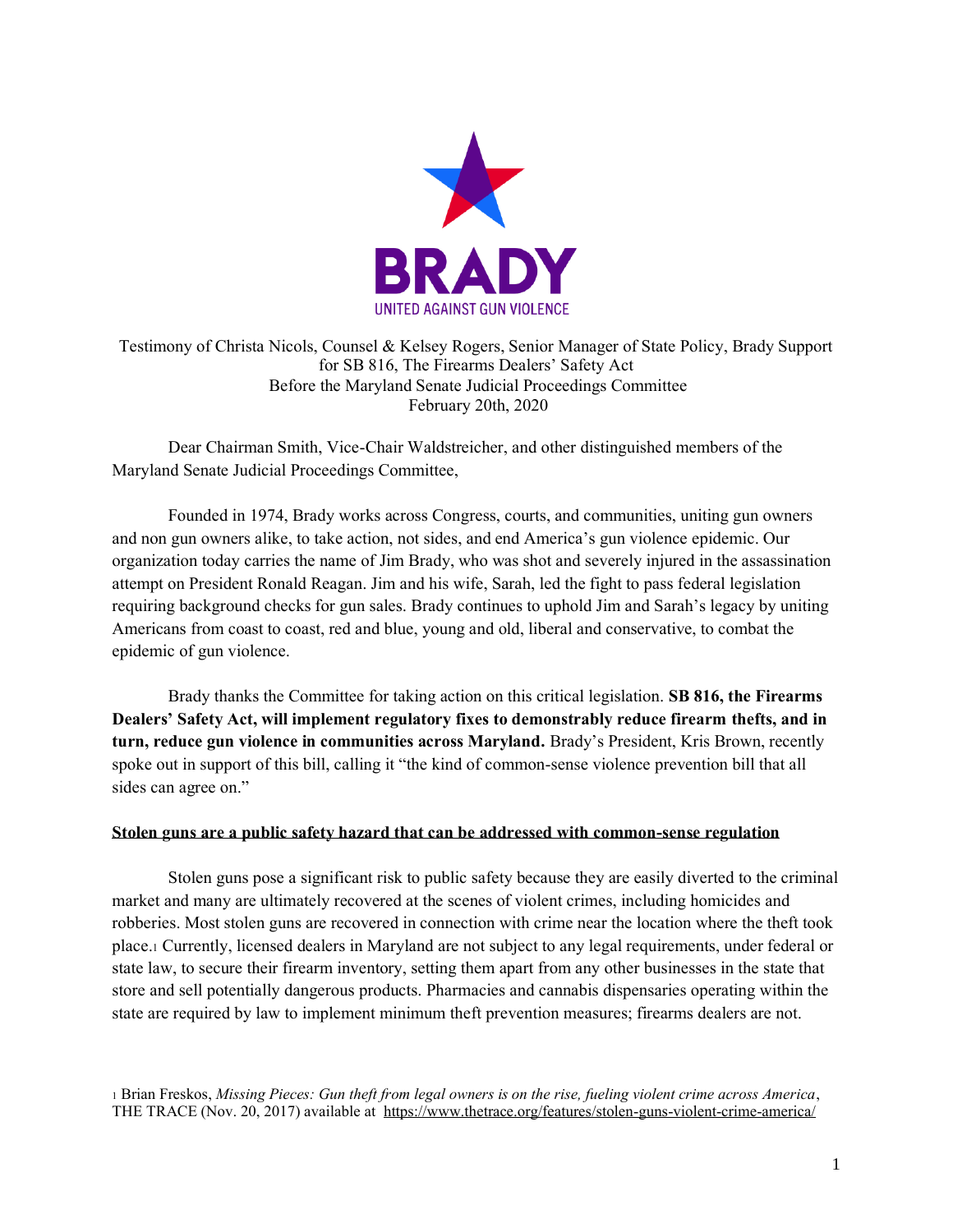The ensuing risk to public safety cannot be overstated. Once stolen, the guns cannot be traced by law enforcement, which severely undermines criminal investigations involving guns. Further, data from the Federal Bureau of Investigation (FBI) provides that approximately 22,000 guns were stolen from retailers between 2012 and 2015.<sup>2</sup> That number is alarming. The Bureau of Alcohol, Tobacco, Firearms and Explosives (ATF) expressed concerns about persistent theft from licensed dealers in 2018, calling it one of the agency's primary "external challenges." In the absence of any federal or state security requirements, dealers in Maryland may choose to accept or ignore suggestions from law enforcement and regulators on a voluntary basis despite the high risk of theft.<sup>3</sup>

Criminals are taking note of the gap in the laws. According to data on theft from licensed dealers from ATF, burglaries increased 48 percent and robberies increased 175 percent between 2012 and 2016.<sup>4</sup> Gun theft is on the rise across the country because stolen guns are very easy for criminals to sell. The chief of the ATF's Intelligence Unit said: "[g]uns are the hottest commodity out there, except for . . . cold, hard cash."<sup>5</sup> Reporting from the Baltimore Sun suggests that many retail establishments in the state do not consistently, comprehensively, and effectively secure their firearms inventory.<sup>6</sup> Without action to require gun dealers to implement safe business practices, we cannot expect theft from dealers and their subsequent diversion to the criminal mark to slow.

State governments, however, *can* work to reduce the flow of stolen firearms to the criminal market by enacting laws like the Firearms Dealers' Safety Act. Research published in 2018 found that changes in security requirements are effective at reducing theft from firearms retailers.<sup>7</sup> Further, states with physical security requirements experience lower rates of firearms theft from licensed dealers. For example, in New Jersey, which has implemented comprehensive security mandates for licensed firearm retailers, ATF recorded only 10 stolen firearms within the state between 2012 and 2016. Conversely, Maryland had 354 stolen firearms recorded during that same period.<sup>8</sup>

## **The Firearms Dealers' Safety Act addresses an important gap in federal and state regulation of licensed dealers**

Firearms regulation in the United States is a patchwork of federal, state, and local law. ATF is the sole federal agency with the authority to oversee firearms dealers in the United States. ATF considers federally licensed gun dealers to be "the first line in maintaining the security and lawful transfer of firearms" and issues detailed guidance on safe business practices and security measures that dealers can

<sup>7</sup> Freskos, *supra.* 

<sup>2</sup> Chelsea Parsons and Eugenio Weigend Vargas, *Stolen Guns in America: A State-by-State Analysis*, CENTER FOR AMERICAN PROGRESS (Jul. 25, 2017) available at [https://www.americanprogress.org/issues/guns](https://www.americanprogress.org/issues/guns-crime/reports/2017/07/25/436533/stolen-guns-america/)[crime/reports/2017/07/25/436533/stolen-guns-america/](https://www.americanprogress.org/issues/guns-crime/reports/2017/07/25/436533/stolen-guns-america/)

<sup>3</sup> *Id.* 

<sup>4</sup> Parsons, *supra.* 

<sup>5</sup> Freskos, *supra.* 

<sup>6</sup> Keith Daniels, *How Would Baltimore County's "SAFE Act" Affect Gun Store Owners?*, FOX BALTIMORE (Nov. 27, 2019) available at [https://foxbaltimore.com/news/local/how-would-baltimore-countys-safe-act-affect-gun](https://foxbaltimore.com/news/local/how-would-baltimore-countys-safe-act-affect-gun-stores-owners)[stores-owners](https://foxbaltimore.com/news/local/how-would-baltimore-countys-safe-act-affect-gun-stores-owners)

<sup>8</sup> Parsons, *supra* at Table 1.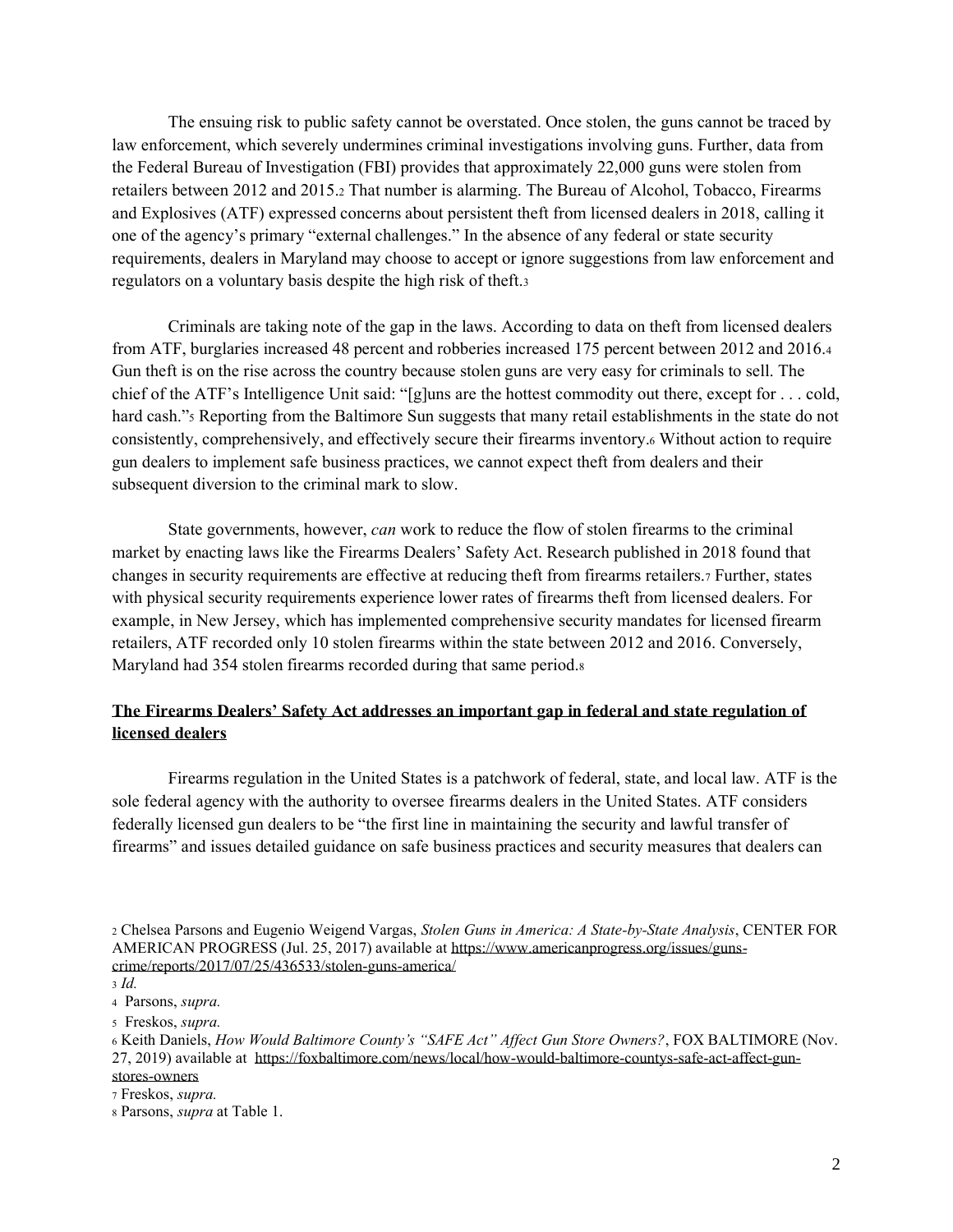adopt on a voluntary basis to prevent legal guns from entering the criminal market.<sup>9</sup> Despite that recognition, ATF provides almost no oversight of FFLs' general business practices and does not mandate any security measures.

ATF is systematically underfunded and legally restricted from providing meaningful oversight of gun dealers. This leaves a significant gap in enforcement where state and local governments should be empowered to step in and ensure licensed dealers are engaging in safe business practices that prevent legal guns from being diverted to the criminal market, whether through straw purchases, trafficking, or firearm loss or theft. The Firearms Dealers' Safety Act addresses this gap by requiring common-sense safety and security practices that are consistent with practices that the ATF already urges dealers to adopt.

### *Federal regulation is insufficient*

Federal law is insufficient to detect and deter theft from gun dealers because the law does not *require* FFLs to engage in safe business practices or to employ reasonable security measures. Instead, the current federal regulatory framework merely outlines the minimal requirements for FFLs to obtain and maintain a license. To obtain a license, federal law requires prospective FFLs to be at least 21 years of age, maintain premises from which to conduct business, and certify that business operations are not prohibited by state and local law.<sup>10</sup> Once granted a license, FFLs are required by law to conduct background checks in accordance with the Brady Act<sup>11</sup> and may not complete transfers to prohibited purchasers.<sup>12</sup>

Beyond these nominal requirements, the scope of federal regulation governing the business practices of FFLs is limited to recordkeeping and reporting requirements. As part of the recordkeeping requirements, FFLs must maintain records of sales and other dispositions, which includes i) ensuring that the ATF's Firearms Transaction Record, or Form 4473, is completed by a non-FFL transferee; and ii) that all imported or manufactured firearms are appropriately identified by a serial number.<sup>13</sup> Under the reporting requirements, FFLs must i) notify the ATF when multiple firearms are sold or transferred to the same person within a five-day period; ii) notify the ATF within 48 hours after the loss or theft of firearms in the licensee's inventory, and iii) transfer required records to the licensee's successor or the ATF when the licensee ceases business operations.14Currently, there are no federal legal requirements that gun dealers engage in safe business practices and implement basic security requirements to ensure that the guns they sell do not end up in the hands of prohibited purchasers and/or criminals.

#### *Federal regulation is not effectively enforced*

 Bureau of Alcohol, Tobacco, Firearms and Explosives, *Safety and Security Information for Federal Firearms Licensees*, ATF Pub. 3317.2 (2010) available at https://www.atf.gov/firearms/docs/guide/safety-and-securityinformation-federal-firearms-licensees-atf-p-33172/download 18 U.S.C. § 923(d); 923(i) Pub. L. No. 103-159, 107 Stat. 1536 (1993). 18 U.S.C. § 922(g); (o) *Id.* at § 923(g)(1)(A); (2) *Id.* at § 923(g)(5)-(6)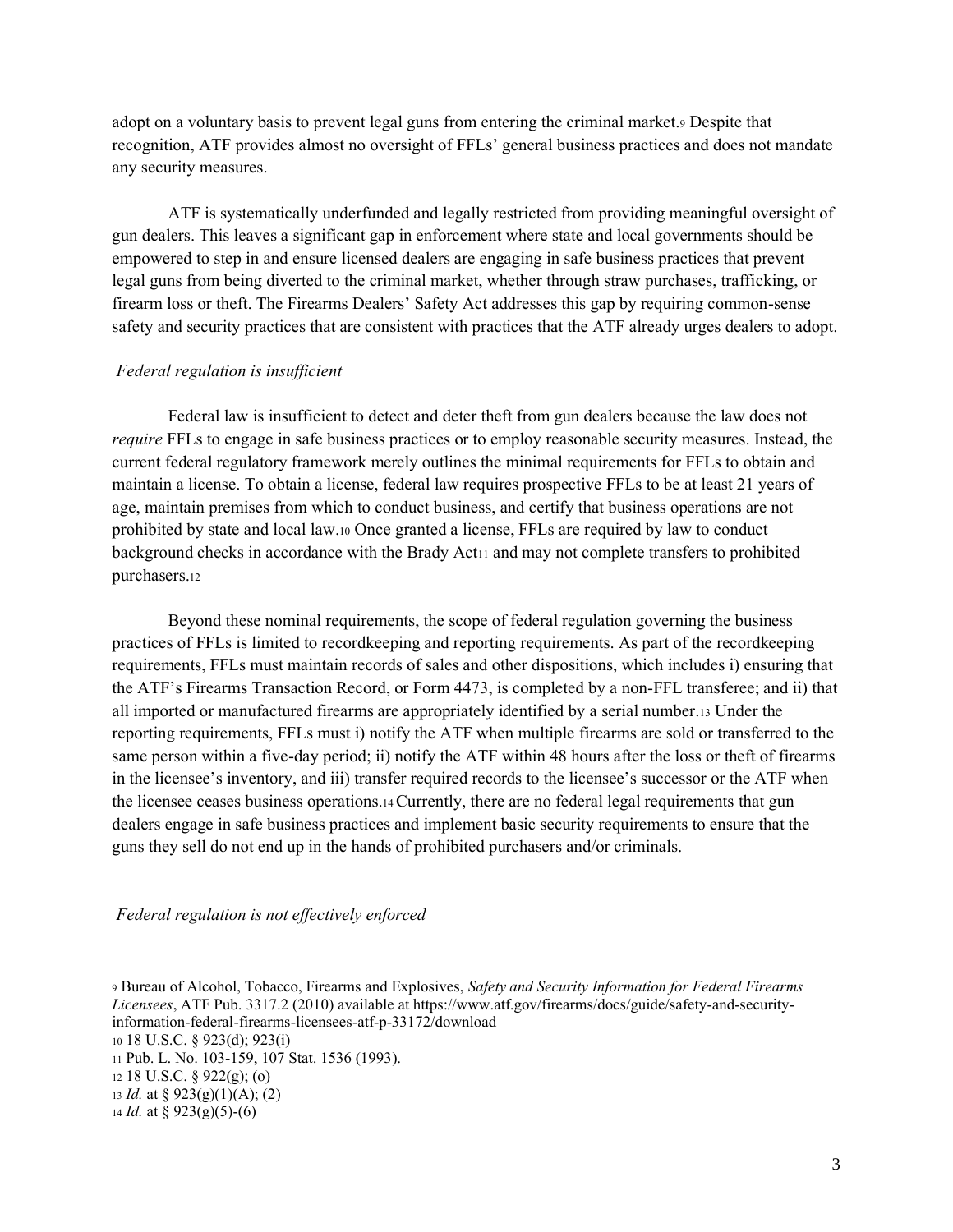Even where the federal framework does impose requirements on gun dealers, they are woefully underenforced. The ATF is both underfunded by design and constrained by acts of Congress. In fact, in its 2016 Congressional Budget Submission, the ATF explained that, despite a budget that has remained relatively stagnant for 10 years, its "workload and mission requirements have exponentially increased."<sup>15</sup> The agency does not have the resources or the will to provide meaningful oversight of gun dealers. Most notably, although the ATF is authorized to revoke the licenses of dealers cited for *willful* noncompliance, the agency does not appear to consistently use its authority to hold licensees accountable for offenses that indicate trafficking, such as: straw sales; sales to self-identified prohibited purchasers; failure to report multiple sales; and failure to report lost or stolen firearms.

A report issued in 2013 by the Department of Justice Office of Inspector General (OIG) found that the ATF consistently failed to meet its own internal inspection targets. The report cites chronic resource constraints and the competing statutory mandate to inspect licensed explosive dealers as an obstacle to the ATF's ability to meet its FFL inspection targets.<sup>16</sup> The report indicates that dealers typically go *11 years* without federal inspection. As the only federal agency with oversight authority over the gun industry, ineffective enforcement by the ATF requires that states act.

Worryingly, even when inspections do occur and violations are found, little or no remedial action is taken. ATF inspection reports obtained by Brady and analyzed by the *New York Times*<sup>17</sup> found the ATF routinely downgraded the remedial actions recommended by Industry Operations Inspectors (IOIs), who are charged with inspecting individual FFLs, despite repeated indications that licensed dealers had violated federal law. Area Supervisors and Directors of Industry Operations habitually reversed IOIs recommendations to revoke the licenses of FFLs even when egregious repeat violations were uncovered. This included dealers who failed to perform background checks, who sold firearms to customers who stated they were felons or other prohibited purchasers, and dealers who otherwise seriously and repeatedly violated the law. In fact, the reports reveal that less than 0.5% of inspections resulted in the revocation of a license despite widespread noncompliance.<sup>18</sup>

#### *Federal regulators know how to deter theft from licensed dealers*

ATF understands that FFLs are the first line of defense to prevent theft of firearms and their diversion to the criminal market. Accordingly, ATF urges FFLs to adopt safe business practices and security measures to ensure that criminals are unable to easily obtain guns in its report titled *Safety and Security Information for Federal Firearms Licensees*. The requirements provided in the Firearms Dealers' Safety Act are consistent with the measures provided by ATF. Specifically, ATF devotes an entire section of the report to specific actions FFLs should take to "reduce...vulnerability to theft/loss and personal injury." The topics covered include: structural security to ensure the premises are able to deter physical

<sup>15</sup> *Congressional Budget Submission, Fiscal Year 2016*, US Department of the Treasury, ATF, February 2015, at 10, www.edit.justice.gov/sites/

default/files/jmd/pages/attachments/2015/02/02/26. bureau of alcohol tobacco firearms and explosives atf.pdf

<sup>16</sup> 2013 OIG Report, *supra* n. 1, at 27.

<sup>17</sup> Ali Watkins, *When Guns Are Sold Illegally, ATF is Lenient on Punishment*, N.Y. TIMES (Jun. 3, 2018), available at https://www.nytimes.com/2018/06/03/us/atf-gun-store-violations.html <sup>18</sup> 2013 OIG Report, *supra*.